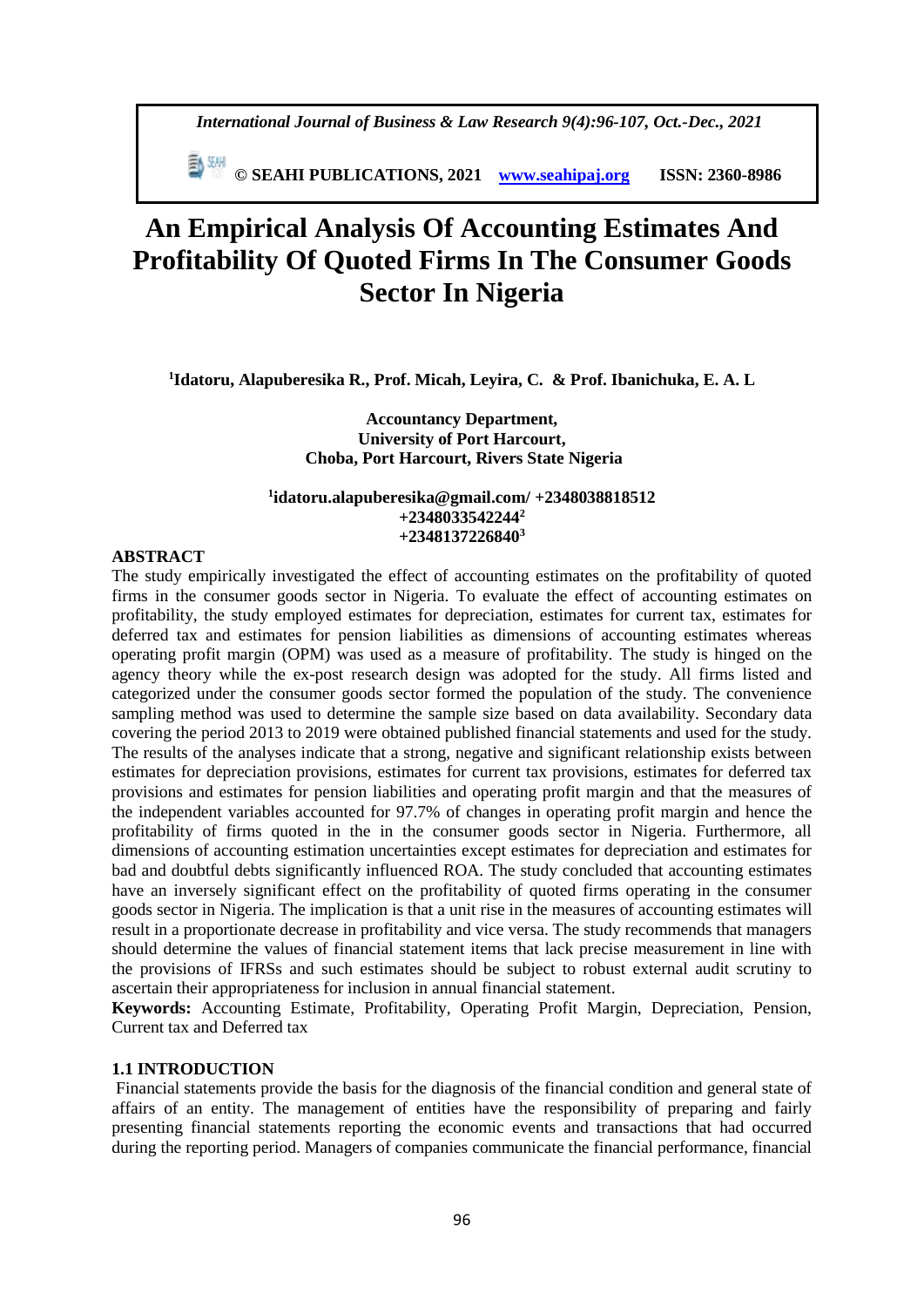position, cash flows and changes in financial position through financial statements to users to enable them take economic decisions

Financial statements are reports showing the financial status and operational results of business entities. In their arguments, Akenbor and Kiabel (2014) stated that information contained in financial statements have effects on the economic decisions made by those connected with the business. The primary purpose of financial reporting is to provide financial information that is useful and relevant to economic decision making (IFRS Foundation 2015).

For financial statements to fulfil the objectives of relevance, reliability and faithful representation, all input variables and accounting figures should reflect, in a truthful and objective manner, the economic events and transactions, being free from stakeholders' biases and material misstatement. The challenge before preparers of financial reports is to ensure that all financial figures in the financial statements meet recognition and measurement criteria as prescribed by the IFRSs and disclosure requirements by other national regulatory authorities.

However, there are items of financial statements that lack objective and precise recognition and measurement. Infant, majority of input values in financial statement are estimates (Beechy, 2005). Items of financial statements that lack precise value measurement include but not limited to assets' depreciation, measurement of impairment losses, making of warranty provisions, estimation of the closing inventories, estimation of assets' economic lives, reserves recognition, determination of bad and doubtful debt provisions, estimation of employees' retirement benefit obligation, valuation of intangible non-current assets, recognition of trade receivables and payables (Nangih, Onuora, and Okafor, 2021).

Reporting standards permit managers to rely on their discretion, judgments, approximations and estimations based on available information and experience to determine the values and accounting amounts of these items. The leverage given to management to determine the financial values of items of uncertain and imprecise amounts could lead to arbitrariness, biases and wilful manipulations by managers to achieve a pre-determined reporting goals and hence expose financial statements to material misstatements (Raubenheimer, 2012).

In his submission, Chukwu (2006) the use of financial statements in financial statements makes it difficult to ascertain with certainty the financial effects of estimated items since majority of the amounts recognized and reported in the financial statements now are estimated in one form or the other. Furthermore, the financial estimates are products of management judgment and most management discretions and do not accurately represent the financial reality of the entity (IFRS Foundation; 2015).

Accounting estimates can and do affect the reported results of companies. Due to their subjective and relative nature, accounting estimates can become and do serve as veritable tool for manipulative accounting, performance results distortions and concealment of the financial realities and true state of affairs of a reporting entity. Unethical management teams could rely on accounting estimates to pursue the realization of benefit based performance target, communicate false results to shareholders, avoid or reduce tax liabilities, hide red financial signals in the company and effectively undermine the interest of stakeholders in the entity.

Nigeria and other economies had experience the failure high profile companies with its attendant adverse economic and social consequences. At the root of these corporate failures is the abuse and unethical use of accounting estimates. For instance, the Enron and Cadbury Nigeria Plc scandals were largely caused by the criminal misuse of accounting estimates. Accounting estimates are abused if mode of their recognition and measurement do not comply extensively with the criteria set by the IFRSs, requirements of national financial regulators and preservation and promotion of the interests of the equity holders in the organization. Strict adherence to full disclosures as advocated by the IFRSs and other reporting guide documents is essential to preventing the abuse of accounting estimates. This way reported profit or loss of an entity will objectively reflect the reality of the financial events and transactions of the company.

Several studies have been undertaken by seasoned scholars to empirically investigate the various problems associated with the use of accounting estimates in financial statements. For example, Anichebe and Nangih (2021), Nnah (2017), Akenbor and Kiabel (2014) examined the effect of accounting estimates on financial statements and found accounting estimates to have positive and very strong significant effect on the quality and credibility of financial statements. This study focused on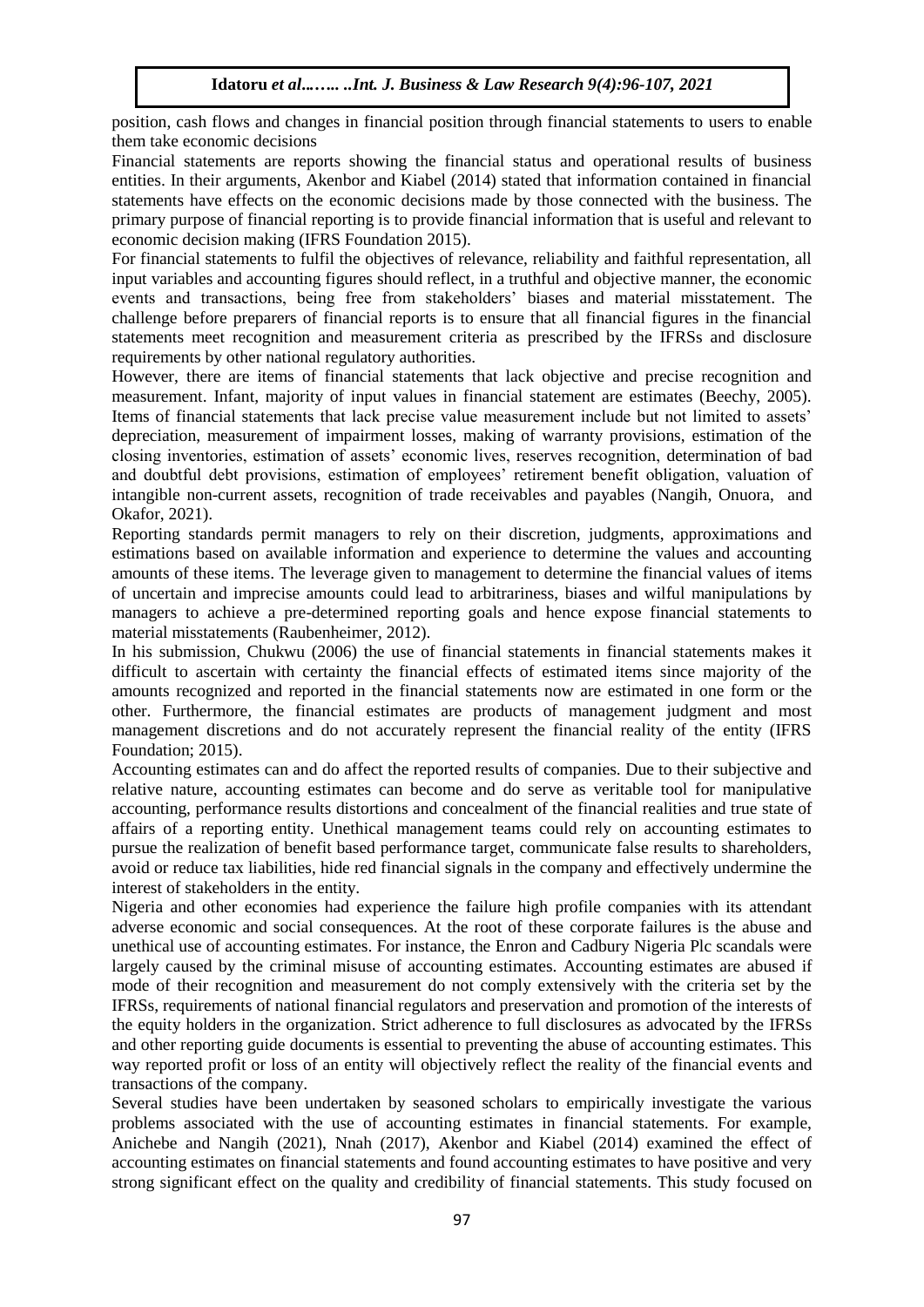the consumer goods sector of the Nigerian economy. To the best of the researchers' knowledge, no known study has investigated the consumer goods sector in Nigeria with regards to the influence of accounting estimates on profitability. To this end, the study seeks to empirically investigate the effect of accounting estimates on the profitability of firms quoted in the consumer goods sector in Nigeria.

# **1.2 Statement of the Problem**

One of the core of objectives of corporate businesses is to maximize shareholders' wealth by undertaking profitable investments. The need for corporate businesses to operate at profit cannot be over-emphasized. Besides, shareholders' value increment, corporate profitability measures an entity's management's efficiency in terms of resources allocation and signals the wellbeing of the organization. Corporate businesses make profit when the revenue and income earned in a reporting period exceeds the costs and expenses incurred to generate the revenue and income when matched together.

Corporate profitability is usually reported through the annual financial statements of the entity. The management of a company has the sole responsibility of preparing and fairly presenting its financial reports. The preparation and presentation of the financial statements of a company is statutory requirement every corporate business is expected to fulfil. The minimum requirements for the preparation of the annual reports of companies in Nigeria are clearly defined by the International Financial Reporting Standards (IFRSs) and rules of national financial regulatory bodies and the Nigerian Stock Exchange.

Managers are agents and stewards of shareholders. Financial statements prepared by them are accountability and stewardship reports should be relevant, reliable and truthfully communicate financial information about the entity to support economic decisions by shareholders and others users. Relevant and reliable financial statements are prepared in strict compliance with applicable IFRSs. The financial amounts in financial reports should be objectively determined, free from management biases and truthfully represent the economic events and transactions they purport to represent.

However, it is improbable to objectively determine the financial amounts of all financial statement items. The financial values of certain items of financial statements cannot be measured with precision. Financial statement items such as depreciation provisions, current tax provisions, deferred tax precisions, provisions for bad and doubtful debts, contingent gains and losses, warranty estimates and several others lack objective, accurate and precise measurement criteria. Consequently, reporting standards permit management to determine the financial amounts of these items that are associated with estimation uncertainties based on available information and experience. Thus, management relies on its judgments, assumptions and estimates to determine the financial values of these financial statement items.

The values ascribed to financial statement items that cannot be measured with precision are otherwise described as accounting estimates. Since these amounts are products of management's judgments, they are usually fraught with arbitrariness, biases and abuses. These financial figures cannot be said to have been objectively determined or truthfully representing the economic events or transactions they purport to represent. In the final analysis, accounting estimates if abused, affects a firm's reported performance results as measured by the firm's profitability figures and may conceal the true state of affairs in the firm.

Reports of financial scandals and corporate failures both within and outside Nigeria had been on the rise. Although several economic, political, environmental, technological and governance factors contribute to corporate crises in Nigeria, the study set out to investigate factors responsible for business collapses in Nigeria from "accounting and financial reporting perspective**."** The researcher was concerned that although businesses post high performance results in terms of profitability, the performance outcomes do not reflect in returns to shareholders, increase in the equity values of the firms and strong cash flows and liquidity position of the entities.

Whereas corporate entities operating in the consumer goods sectors of the Nigerian economy report healthy performance status as shown in their profitability, there has been incidences of increase in business collapses. The collapse of Enron, Worldcom, Caldbury Nigeria and others are reference cases. Holding other factors constant, the study intended to empirically investigate the extent to which accountants' and preparers of financial statements unethical abuse of accounting estimates and management judgments influence reported results of firms, conceal their unhealthy financial state and possibly lead to their failures.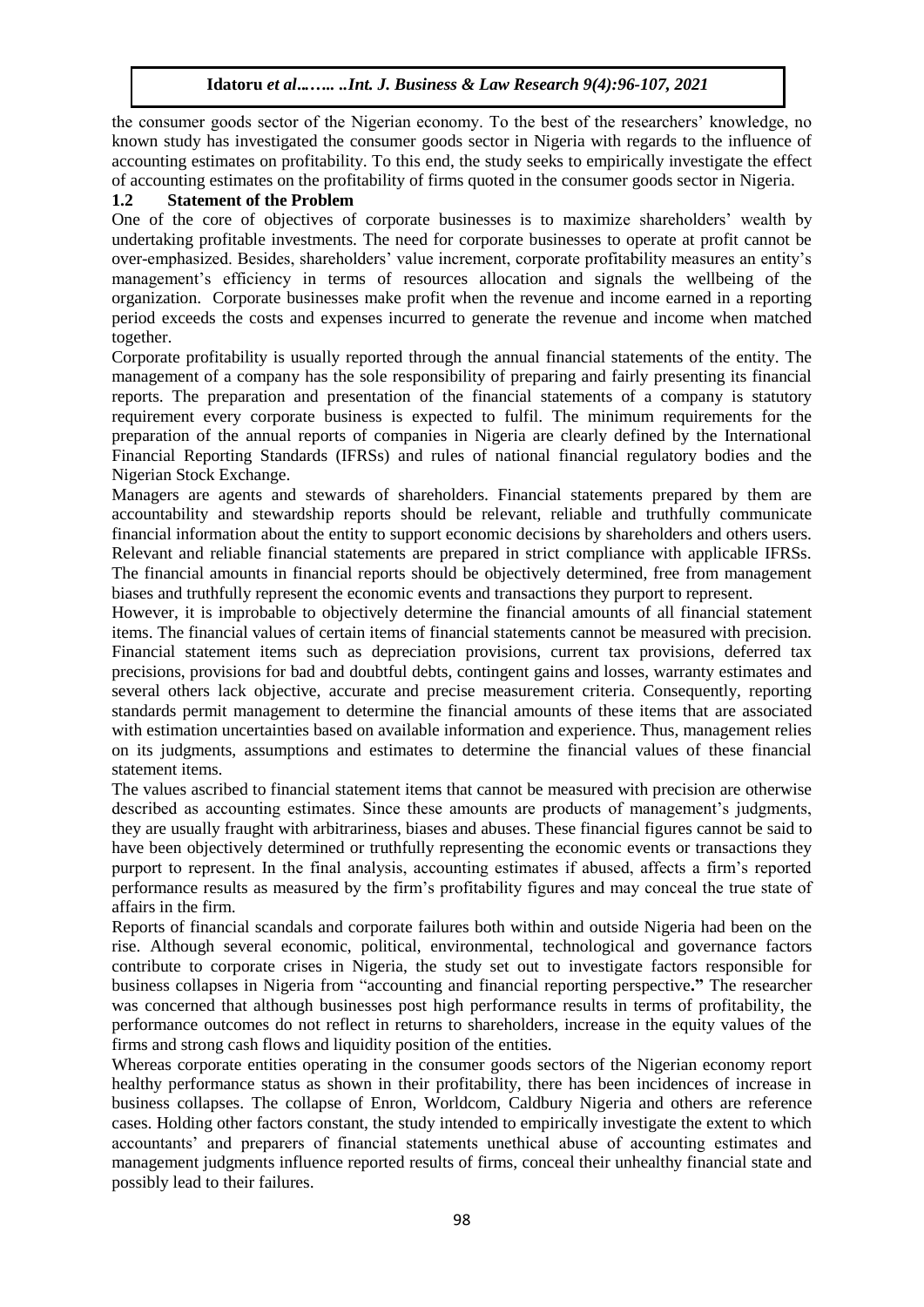Specifically, the researcher was motivated by the need to empirically investigate and unravel the paradox of high profitability and high corporate failures, the irony of high profitability and declining returns to shareholders, the puzzle of high profitability and weak liquidity and cash flow profile with focus on the contributions of preparers of financial statements via the use of management's judgments, assumptions and estimates also known as accounting estimates.

# **1.2 Aim and Objectives of the Study**

The aim of this study is to empirically investigate the effect of accounting estimates and profitability of quoted consumer goods firms in Nigeria. The broad and specific objectives of the study are to:

- 1. evaluate the effect of estimates for depreciation and operating profit margin of quoted firms in the consumer goods sector in Nigeria.
- 2. examine the effect of estimates for current tax and operating profit margin of quoted firms in the consumer goods sector in Nigeria
- 3. investigate the effect of estimates for deferred tax and operating profit margin of quoted firms in the consumer goods sector in Nigeria
- 4. assess the effect of estimates for pension liabilities and operating profit margin of quoted firms in the consumer goods sector in Nigeria

## **1.3 Research Hypotheses**

Based on the objectives of the study, the following hypothetical propositions were formulated:

**H01**: Estimates for depreciation do not significantly affect operating profit margin of quoted firms in the consumer goods sector in Nigeria

**H02**: Estimates for current tax have no significant effect on operating profit margin of quoted firms in the consumer goods sector in Nigeria

**H03**: Estimates for deferred tax do not significantly influence operating profit margin of quoted firms in the consumer goods sector in Nigeria

**H04**: Estimates for pension liabilities have no significant effect on operating profit margin of quoted firms in the consumer goods sector in Nigeria

## **1.4 Conceptual Framework**

Conceptual Framework of Accounting for Estimation Uncertainties and Financial Performance of Quoted Consumer Goods firms in Nigeria.



# **2.0 REVIEW OF RELATED LITERATURE**

## **2.1 Theoretical Review**

The agency theory is based in the relationship between principals and agents. According to this theory the principal delegates decision making powers to the agent under a contract. Jensen et.al (1979) defined the principal-agent relationship as a contract under which one or more persons (principals) engages another person (the agent) to perform some services on their behalf, which involves giving some decision making authority to the agent. In the principal agent relationship, the agent is expected to work for the interest of his principal and should not allow his personal interest to conflict with the interest of the principal. However, recent findings reveal that the avoidance conflict of interest between the agent and his principal is becoming a challenge. Sometimes, information asymmetry and greed lure management into pursuing personal pecuniary goals contrary to the objective of the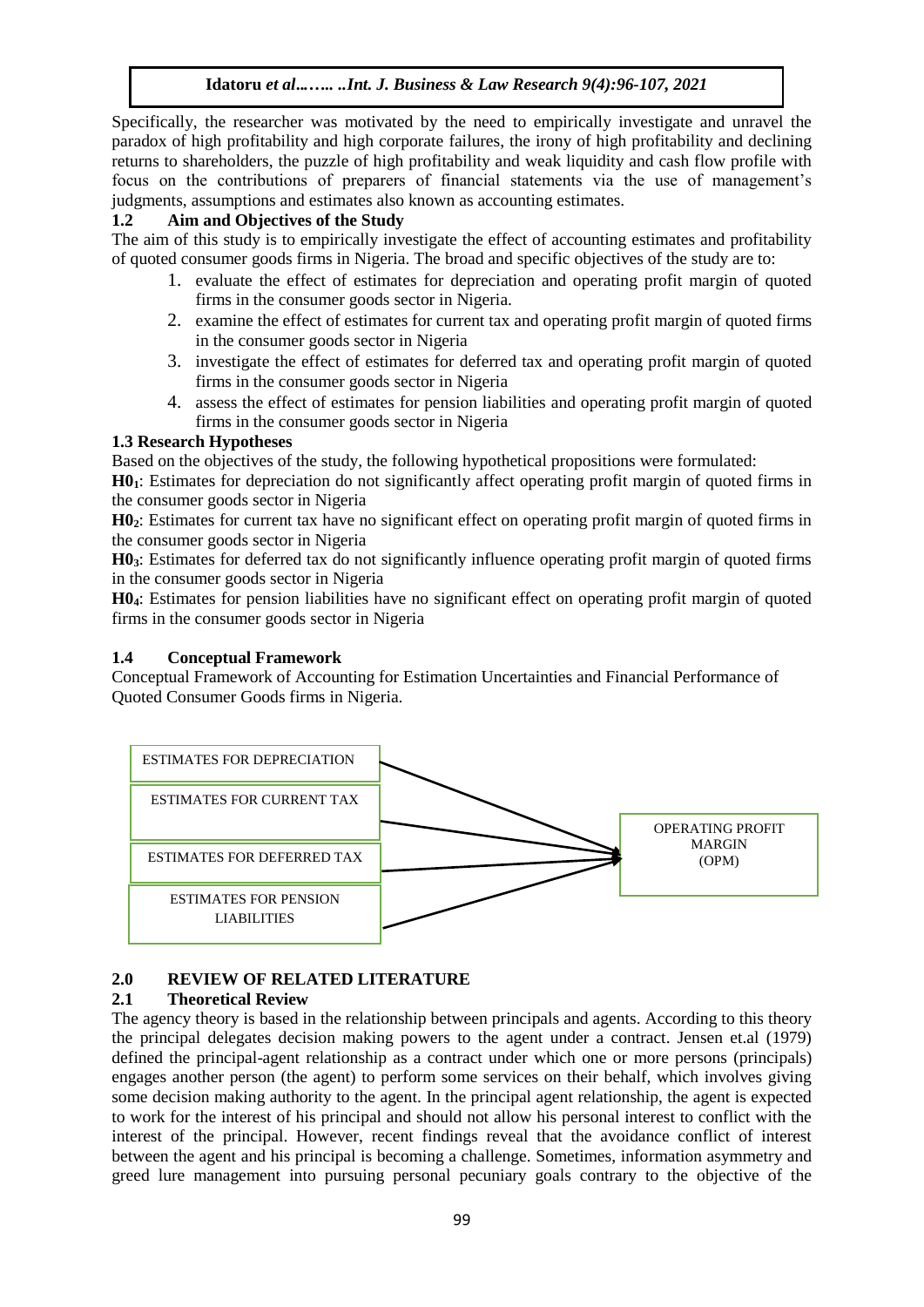principal that appointed him. According to Clarke (2004) conflict of interest or lack of goal congruence between management and the shareholders is an agency problem.

Agency relationship between shareholders and agents arises when shareholders delegate the administration of an entity to management, thus making management the agent of the shareholders. Generally, management is expected to work for and pursue the maximization of the wealth of the shareholder (Clarke, 2004).

Agency relationship has its fair share of challenges. Problems of shareholder – management relationship come in different forms. For instance, in pursuit of benefit based targets, management may adopt and abuse the use of accounting estimates to either inflate or reduce actual performance results depending on which direction of the swing satisfies their private pecuniary interest. The manipulation of actual results to gain benefits that are tied to target realization hurts the interest of the shareholders and could lead to value decline and possible loss of investment.

In carrying out its agency roles, management should ensure that all actions and decisions taken are in the best interest of shareholders and that such decisions result in wealth maximization for the owners of the business. Management should avoid the abuse of accounting estimate in order to prevent the concealment of the true state of affairs in the company or the attraction of tax related punitive measures from the government due unethical business practices

# **2.2 Conceptual Review**

Financial statement inputs that cannot be measured with precision are described as accounting estimates. Since exact and accurate amounts cannot be attributed to such financial statement items, their values can only be estimated by management based on available and relevant information. The subjective nature and reliability of information upon which management relies to make estimates for uncertain financial statement input items varies significant among reporting entities, and hence affects the extent of estimation uncertainty inherent in accounting estimates. The amount of estimation uncertainty affects, in turn, the risks of material misstatement of accounting estimates, as well as their vulnerability to unintentional or intentional management bias. Consequently, financial statements may conceal the actual state of affairs of an entity, thereby falling short of its true and fair view disclosure requirements.

According to Anichebe and Nangih (2021), opined that virtually all amounts reported in the statement of financial position are estimated. Accounting estimates are products of management guesses, judgments, assumptions and approximation of values of economic events and transactions that lack precise measurement. Management and professional judgments some of the times is driven by interests different from the strategic objective of the entity. As a result, management can deploy accounting estimates tools to manipulate financial statements to achieve their bias and pecuniary end. ,Anichebe and Nangih (2021), in their study established that financial statements can be manipulated through the use of accounting estimates. Executives by virtue of the positions they occupy can and do have the opportunity to manipulate numbers in financial statement and thus mislead equity holders about the underlying economic performance and positions of the firm. The manipulation of accounting numbers in the financial statement from what they actually are to what management wants them to be by taking advantage of certain IFRS provisions is also known as creative accounting. Accounting estimates therefore provide a platform for management to manipulate the bottom-line and hence present a false performance report.

# **2.3 Empirical Review**

Nangih and Anichebe (2021) examined the effect of accounting estimates on information misstatements in financial reports of Small and Medium Enterprises in Nigeria. The results of the study indicated that wrong estimates may lead to, but are not the sole cause of misstatements in financial reports.

Ayunku and Eweke (2017) assessed the relationship between accounting estimates and financial reporting quality of banks in Nigeria, The study found that the harmonization of accounting policies and methods on the determination of accounting estimates will significantly improve the quality of financial reports.

Olaoye and Alade (2019) studied the effect of corporate taxation on the profitability of selected firms in Nigeria from 2007 to 2016. The study found that corporate tax rate and education tax positively and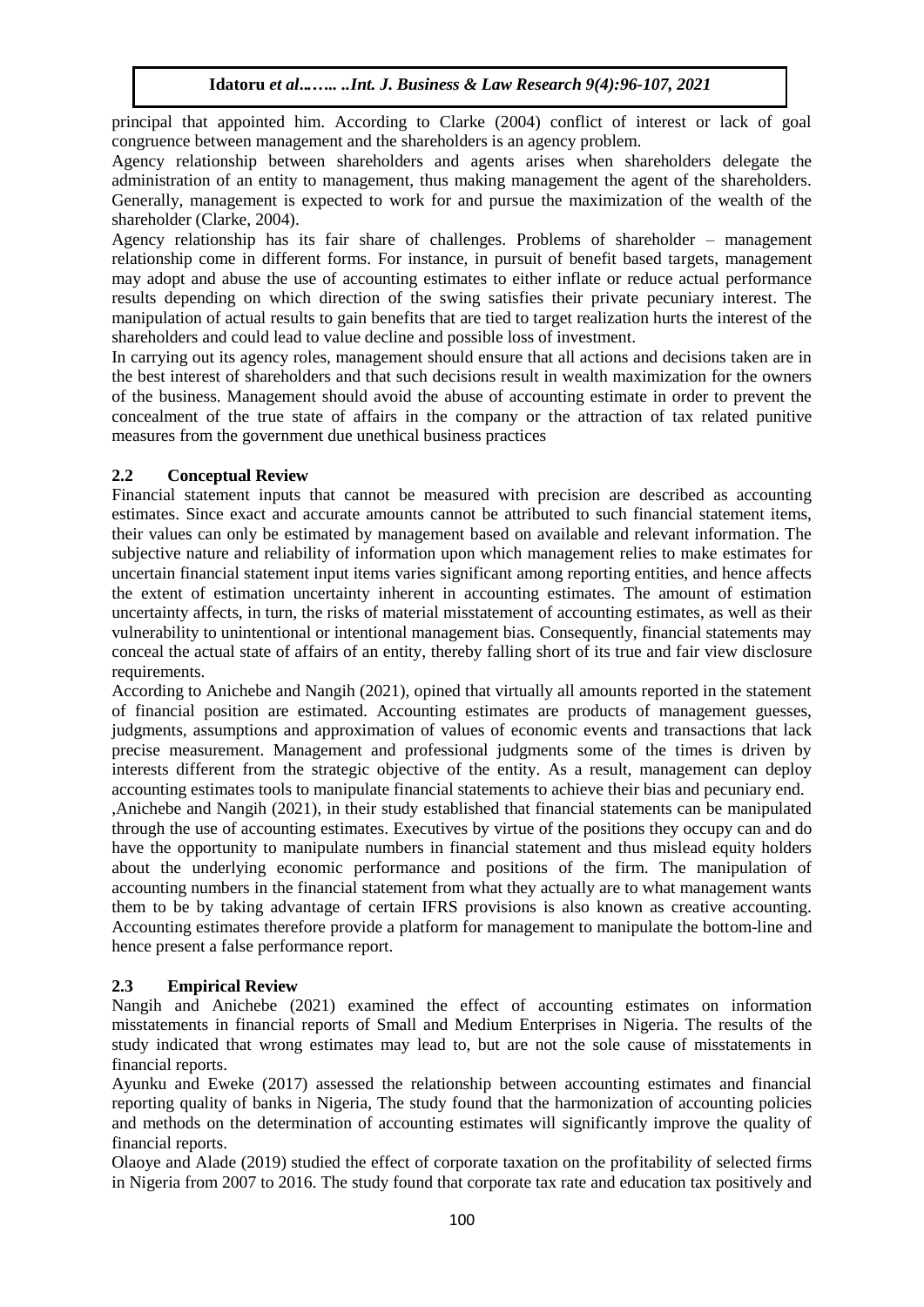significantly affects profit after tax. The study recommended that strategies for tax administration in Nigeria be improved upon to reduce incidence of non-compliance.

Ganyam and Ivungu (2019) studied the effect of accounting information system on financial performance of firms. Results of the study found that accounting information affects financial performance.

Bawa, Asamoah and Kissi (2018) investigated the effect of inventory management on firm performance of quoted manufacturing companies in Ghana using a cross sectional secondary data, the sample was 140 firm-year observations drawn from 14 listed manufacturing firms listed on the Ghana Stock Exchange (GSE) for a 10-year period, 2007-2016. The found the performance of firms is not significantly affected by inventory management.

Indrayani (2018) studied the impact of fixed assets depreciation method on the profits of companies in Idonesia. The findings of the study revealed the existence of a significant relationship between fixed assets depreciation methods and policy and profit of companies.

Akwu, Ofoegbu and Okafor (2017) studied the effect of fair value measurement and depreciation on performance of quoted manufacturing companies in Nigeria. The outcome of their investigation indicated that a positive but insignificant relationship existed between the independent and dependent variables.

Chukwu and Egbuhuzor (2017) investigated the effect of non-current assets (property plant and equipment) on the corporate performance of manufacturing firms in Nigeria. The study found that non-current assets significantly affects return on asset which measured performance. Conversely, the study found that plant and machinery maintained an inverse but significant relationship with return on asset. The study concluded the existence of significant relationship between investment in NCA and profitability of firms.

Okwo, Ugwunta and Nweze (2012) assessed the impact of a company's investment in non-current assets on its operating profit margin. The findings of the study revealed a significant relationship between both variables. The study concluded that the operating profit margin of brewery companies is significantly influenced by investment in non-current assets

Belsoi, Gathii and Phillip (2017) studied the effect of estimates on firms' performance of Microfinance firms in Kenya. Accounting estimates were found to have a positively significant effect on the financial performance of microfinance institutions. The study further found that estimates for useful life of NCA inversely but significantly affected financial performance.

In their study on the effect of accounting for deferred on financial performance listed agricultural firms in Nigeria, Nwaorgu, Abiahu, Arzizeh and Ioambagah (2019) found that deferred tax accounting had positive and significant influence on profitability of listed agricultural firms. The study recommended standard setters should come up with identical rule the recognition and measurement of deferred tax that will reduce the complexities associated with accounting for deferred tax

## **3.0 RESEARCH METHODOLOGY**

In order to empirically examine the effect of accounting estimates on the profitability of firms quoted on the consumer goods sector of the Nigerian economy, the study employed the *ex-post facto* research design. All quoted companies in the consumer goods sector of the Nigerian Stock Exchange made up the population of the study. The study sample was determined through the convenience sampling method based on availability of data. The study used secondary data obtained from the internet, published annual financial reports of sampled firms and the Nigerian Stock Exchange bulleteins over the period of 2013 to 2019. The study period covered the post IFRS adoption period Nigeria, therefore allowing for objective comparison of accounting figures in financial statements of sampled entities. The data already existed and no attempt was made to manipulate their nature or value.

# **3.1 Specification of Empirical Model for Analysis**

The model for the study was adopted from the study of Nangih and Anichebe (2021) and modified thus.

ROA= *f* (DPR, CRTAX, DFTAX, PENS,) ……….…1

This can be econometrically expressed as

 $ROA = β<sub>0</sub> + β<sub>1</sub>DPR<sub>it</sub> + β<sub>2</sub>CRTAX<sub>it</sub> + β<sub>3</sub>DFTAX<sub>it</sub> + β<sub>4</sub>PENS<sub>it</sub> + μ .........$ 

Equation is the linear regression model used in testing the null hypotheses.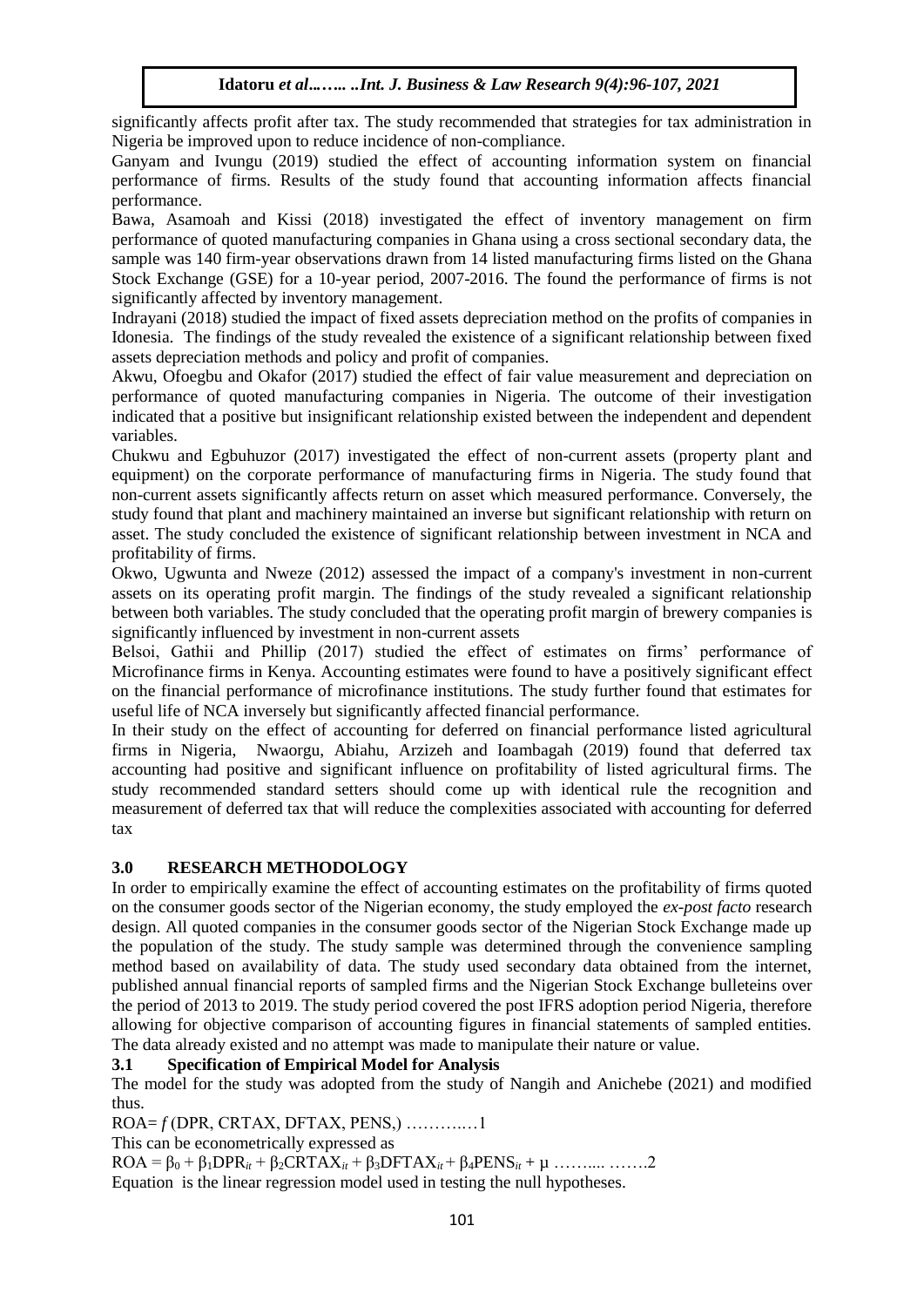Where:

 $ROA = Return on assets;$ 

DPR = Estimates for Depreciation

 $CRTAX = Estimates for Current Tax$ 

 $DFTAX = Estimates for Deferred Tax$ 

PENS = Estimates for Pension Liabilities

.  $u = Error term$ :

 $β<sub>0</sub> = Constant; β<sub>1</sub>... β<sub>4</sub> = are the coefficient of the regression equation$ 

 $i=$  is the cross section of firms used:

# **4.1 PRESENTATION AND ANALYSES OF DATA**

## **4.1.1 Descriptive Statistics**

**Table 4.1: Descriptive Statistics of dimensions of accounting estimates and profitability**

|                    | N   |        | Minimum Maximum | Mean       | <b>Std.</b> Deviation |
|--------------------|-----|--------|-----------------|------------|-----------------------|
| <b>DPR</b>         | 231 | 16.30  | 27890.32        | 7922.9894  | 8959.96310            |
| <b>CRTAX</b>       | 231 | 22.07  | 2349.87         | 519.5884   | 599.99518             |
| <b>DFTAX</b>       | 231 | 262.77 | 37015.48        | 7827.2142  | 8176.31559            |
| <b>PENS</b>        | 231 | 6.22   | 20.77           | 12.5252    | 5.60994               |
| <b>OPM</b>         | 231 | 271.91 | 71783.83        | 19004.3842 | 19708.05709           |
| Valid N (listwise) | 231 |        |                 |            |                       |

The outcomes of the descriptive statistics of the mean and the standard deviation for each variable of accounting estimates and profitability of firms quoted on consumer goods sector of the Nigeria are provided on Table 4.1. The table discloses that depreciation estimates (DPR) has a mean and standard deviation of 7922.9894 and 8959.96310 respectively with figures ranging between a maximum of 27890.32 and a minimum of 16.30. Current tax estimates (CRTAX) has a mean of 519.5884 and a standard deviation of 599.99518 with figures ranging from a maximum of 2349.87 to a minimum of 22.07. Deferred tax estimates (DFTAX) has a mean and standard deviation of 7827.2142 and 8176.31559 respectively. It has figures ranging from a maximum of 37015.48 to 262.77. Pension liabilities estimates (PENS) has a mean of 12.5252 and a standard deviation of 5.60994 with figures ranging from a maximum of 20.77 to a minimum of 6.22. Operating profit margin (OPM) has a mean and standard deviation of 19004.3842 and 19708.05709 respectively. Operating profit margin (OPM) figures range from a maximum of 71783.83 to a minimum of 271.91 for the various categories of respondents.

## **4.1.2 Correlation Analysis**

**Table 4.2: Correlations between depreciation estimates and operating profit margin**

| -          |                            | <b>DPR</b>  | OPM |           |
|------------|----------------------------|-------------|-----|-----------|
| <b>DPR</b> | <b>Pearson Correlation</b> |             |     | $-.933**$ |
|            | Sig. (2-tailed)            |             |     | .000      |
|            | $\mathbf N$                | 231         |     | 231       |
| <b>OPM</b> | <b>Pearson Correlation</b> | $-0.933***$ |     |           |
|            | Sig. (2-tailed)            | .000        |     |           |
|            |                            | 231         |     | 231       |

\*\*. Correlation is significant at the 0.01 level (2-tailed).

The results of Pearson product moment correlation as shown on table 4.2 above indicates that the coefficient of determination is -0.933<sup>\*\*</sup> at a significant or probability value of less than 0.05 (pv =  $0.000 < 0.05$ ). This indicates a inversely significant relationship between the depreciation estimates and operating profit margin of firms operating in the consumer goods sector of the Nigerian economy. The significant relationship implies that a unit increase in estimates for depreciation provisions will produce a proportionate decline in operating profit of firms quoted in the consumer goods sector the Nigerian economy and vice versa.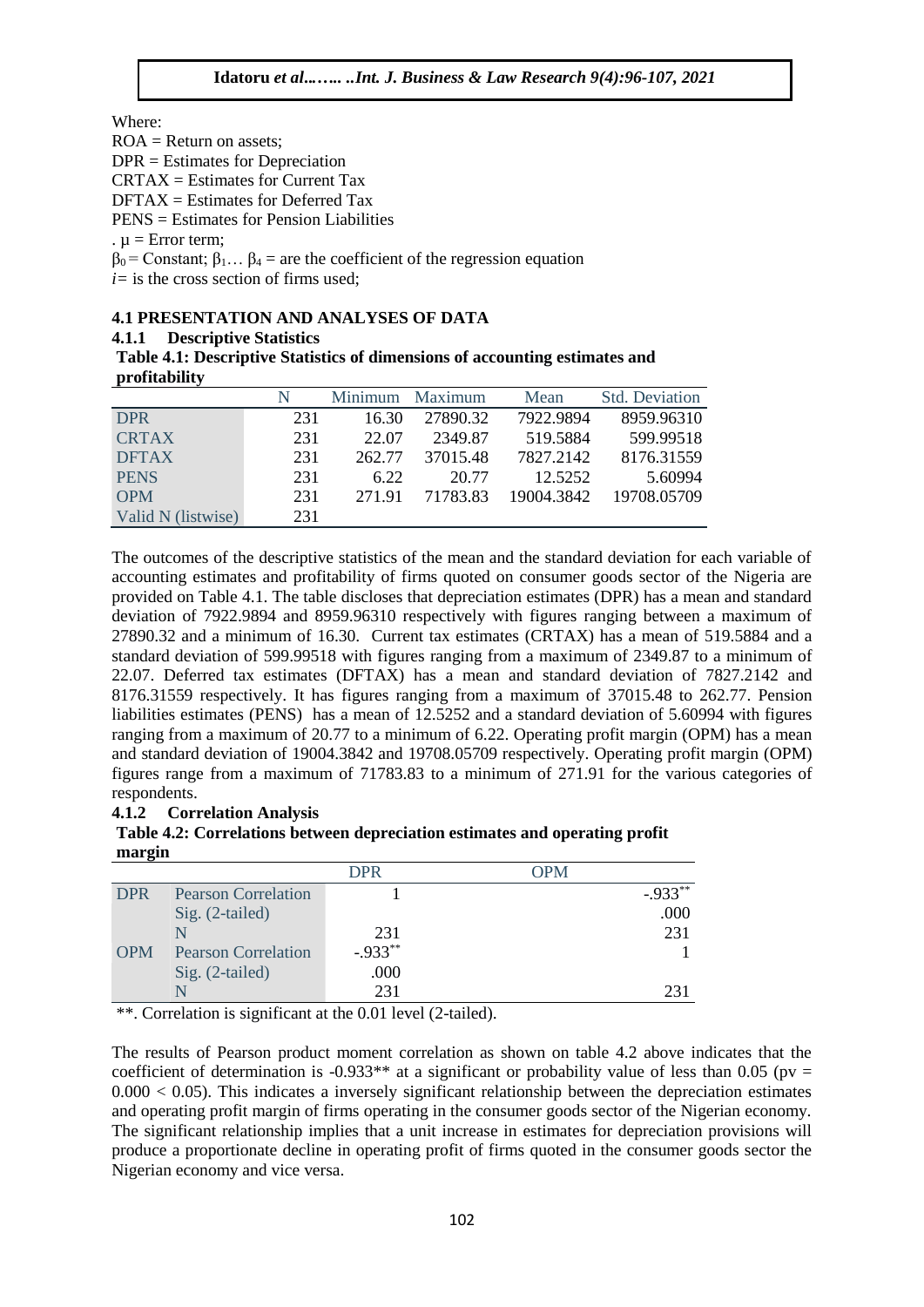**Idatoru** *et al***..***.….. ..Int. J. Business & Law Research 9(4):96-107, 2021*

|              |                            | <b>CRTAX</b> |            |
|--------------|----------------------------|--------------|------------|
| <b>CRTA</b>  | <b>Pearson Correlation</b> |              | $-.731***$ |
| $\mathbf{X}$ | Sig. (2-tailed)            |              | .000       |
|              |                            | 231          | 231        |
| <b>OPM</b>   | <b>Pearson Correlation</b> | $-.731***$   |            |
|              | Sig. (2-tailed)            | .000         |            |
|              |                            | 231          |            |

**Table 4.3: Correlations between current tax estimates and operating profit margin**

\*\*. Correlation is significant at the 0.01 level (2-tailed).

Table 4.3 above indicates that correlation coefficient as shown on the table above is -0.731\*\* at a significant value of less than  $0.05$  i.e pv=0.000 $< 0.05$ , indicating a negative and very strong significant relationship between estimates for current tax and operating profit margin of firms in the consumer goods sector. The significance of the relationship indicate that most of the variables used in the model are supported. The inverse relationship implies that a unit increase in estimates for current tax provision will result in a proportionate decrease in the profit margin of quoted firms in the consumer goods sector and vice versa.

**Table 4.4: Correlations between deferred tax estimates and operating profit margin**

|            |                                  | <b>DETAX</b> | <b>OPM</b>  |
|------------|----------------------------------|--------------|-------------|
|            | <b>DETAX</b> Pearson Correlation |              | $-0.965***$ |
|            | Sig. (2-tailed)                  |              | .000        |
|            |                                  | 231          | 231         |
| <b>OPM</b> | <b>Pearson Correlation</b>       | $-.965***$   |             |
|            | Sig. (2-tailed)                  | .000         |             |
|            |                                  | 231          | 231         |

\*\*. Correlation is significant at the 0.01 level (2-tailed).

Table 4.4 shows the relationship between estimates for deferred tax and operating profit margin of firms in the consumer goods sector. The table shows a correlation coefficient of -0.965\*\* and an alpha or p-value of less than  $0.05$  (p=0.000) indicating a negatively significant relationship between the dependent and independent variables. The implication is that accounting estimates for deferred tax provisions and operating profit margin move in opposite directions. This means that a unit increase in estimates for deferred tax provisions will result in a proportionate decrease in operating profit margin. Conversely, a unit decrease in estimates for deferred tax will cause a proportionate increase in operating profit margin of quoted firms in the consumer goods sector of the economy.

**Table 4.5 Correlations between pension liabilities estimates and operating profitmargins**

|             | ------- <b>-</b> -----     |             |            |
|-------------|----------------------------|-------------|------------|
|             |                            | <b>PENS</b> | <b>OPM</b> |
| <b>PENS</b> | <b>Pearson Correlation</b> |             | $-.835***$ |
|             | Sig. (2-tailed)            |             | .000       |
|             |                            | 231         | 231        |
| <b>OPM</b>  | <b>Pearson Correlation</b> | $-.835***$  |            |
|             | Sig. (2-tailed)            | .000        |            |
|             | N                          | 231         |            |

\*\*. Correlation is significant at the 0.01 level (2-tailed).

The results of Pearson product moment correlation as shown on table 4.5 above indicates that the coefficient of determination is 0.835<sup>\*\*</sup> at a significant or probability value of less than 0.05 (pv =  $0.000 < 0.05$ ). This indicates a inversely significant relationship between accounting estimates for pension liabilities and operating profit margin of quoted firms in the consumer goods sector in Nigeria. The significant relationship implies that a unit increase in the amount of accounting estimates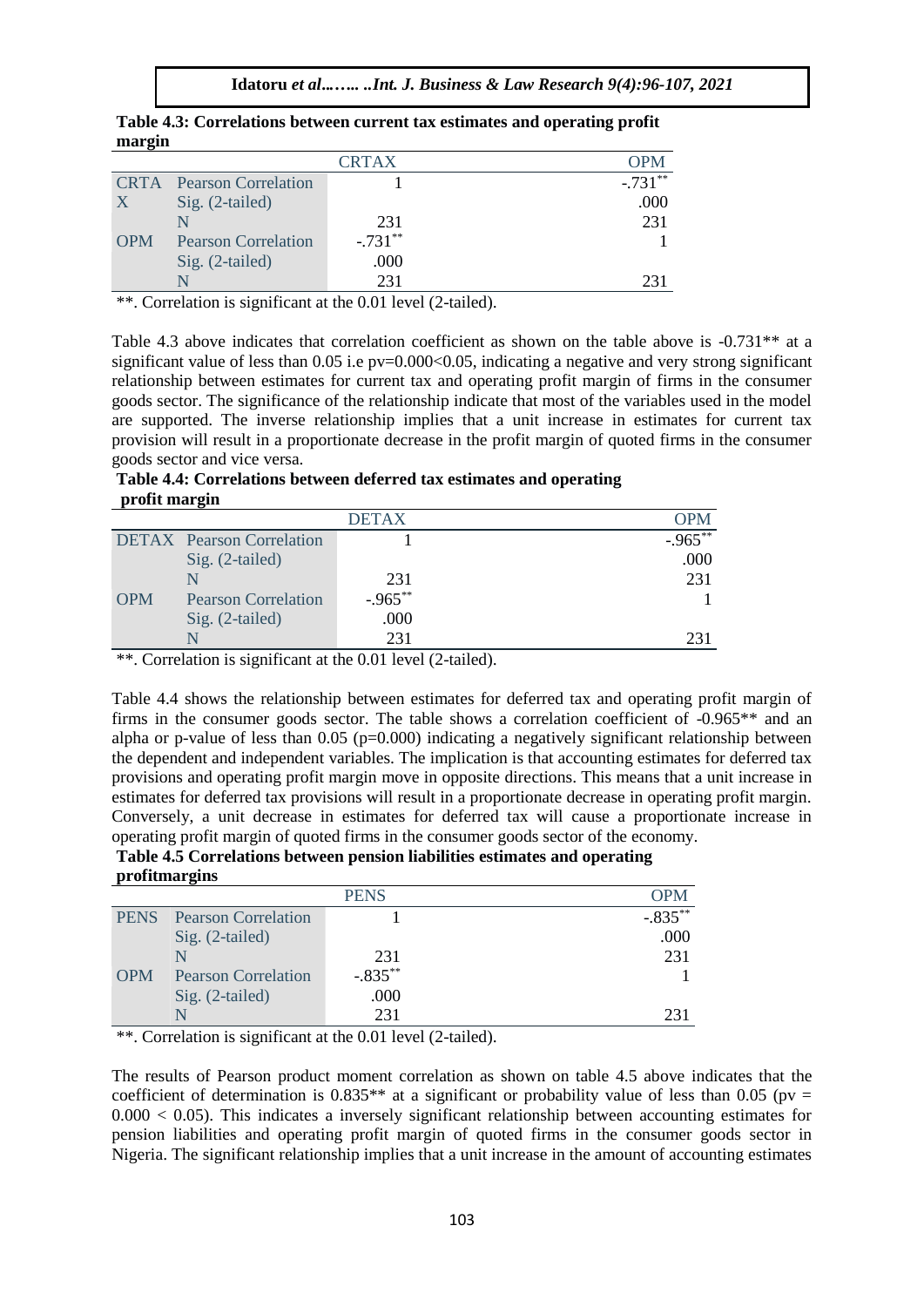for pension liabilities will result in a proportionate a proportionate decrease in operating profit of quoted firms in the consumer goods sector of the Nigerian economy and vice versa.

| <b>Regression Analysis</b><br>4.1.3                                              |                   |          |            |                            |  |  |  |
|----------------------------------------------------------------------------------|-------------------|----------|------------|----------------------------|--|--|--|
| Table 4.2: Model Summary of dimensions of accounting estimates and profitability |                   |          |            |                            |  |  |  |
|                                                                                  |                   |          | Adjusted R |                            |  |  |  |
| Model                                                                            | -R                | R Square | Square     | Std. Error of the Estimate |  |  |  |
|                                                                                  | .988 <sup>a</sup> | 977      | 973        | 3231.26233                 |  |  |  |
| a. Predictors: (Constant), PENS, DFTAX, CRTAX, DPR                               |                   |          |            |                            |  |  |  |

The regression outcome on the table shows the degree of influence of the independent variables; estimates for depreciation provisions, estimates for current tax provisions, estimates for deferred tax provisions and estimates for pension liabilities and dependent variable, operating profit margin. The coefficient of determination  $\mathbb{R}^2$  indicates that 97.7% of changes or variations in operating profit margin (the dependent variable) are explained by variations in estimates for depreciation provisions, estimates for current tax provisions, estimates for deferred tax provisions and estimates for pension liabilities; the dimensions of the independent variable. The remaining 2.3% is explained by variables that were not included in the study model. The adjusted  $\mathbb{R}^2$  value of 97.3% is a little lower than the  $\mathbb{R}^2$ of 97.7%.

| Table 4.3: ANOVA <sup>a</sup> of dimensions of accounting estimates and profitability |  |  |
|---------------------------------------------------------------------------------------|--|--|
|---------------------------------------------------------------------------------------|--|--|

|       |            | Sum of       |    |                |         |                   |
|-------|------------|--------------|----|----------------|---------|-------------------|
| Model |            | Squares      | Df | Mean Square    | F       | Sig.              |
|       | Regression | 11380757967. |    | 4 2845189491.9 | 272.500 | .000 <sup>b</sup> |
|       |            | 888          |    | 72             |         |                   |
|       | Residual   | 271467462.73 | 26 | 10441056.259   |         |                   |
|       |            | 5            |    |                |         |                   |
|       | Total      | 11652225430. | 30 |                |         |                   |
|       |            | 624          |    |                |         |                   |

a. Dependent Variable: OPM

b. Predictors: (Constant), PENS, DFTAX, CRTAX, DPR

The table above shows that the F-value is  $272.500$  and a p-value (sig) of less than 0.05 (p=0.000) which indicates that the independent variables (estimates for depreciation provisions, estimates for current tax provisions, estimates for deferred tax provisions and estimates for pension liabilities) have a significant relationship with operating profit margin and that they can be suitably relied upon to predict the performance of the profitability of quoted firms in the consumer goods sector of the economy as measured by operating profit margin.

Table 4.4: Coefficients<sup>a</sup> of dimensions of accounting estimates and profitability

|       |              |                             |            | Standardized |           |      |
|-------|--------------|-----------------------------|------------|--------------|-----------|------|
|       |              | Unstandardized Coefficients |            | Coefficients |           |      |
| Model |              |                             | Std. Error | <b>B</b> eta |           | Sig. |
|       | (Constant)   | $-6167.683$                 | 1876.465   |              | $-3.287$  | .000 |
|       | <b>DPR</b>   | $-188$                      | .196       | $-.086$      | $-56.960$ | .000 |
|       | <b>CRTAX</b> | $-2.003$                    | $-1.739$   | $-.061$      | $-23.152$ | .000 |
|       | <b>DETAX</b> | $-1.678$                    | .164       | $-.696$      | $-70.228$ | .000 |
|       | <b>PENS</b>  | $-59.124$                   | $-29.397$  | $-216$       | $-43.625$ | .001 |

a. Dependent Variable: OPM

Table 4.4 above shows that the t-values of estimates for depreciation provisions, estimates for current tax provisions, estimates for deferred tax provisions and estimates for pension liabilities are -56.960, - 23.152, -70.228 and -43.655 respectively at a significant value of less than 0.05 ( $pv=0.000<0.05$ ). The coefficients of determination for estimates for depreciation provisions, estimates for current tax provisions, estimates for deferred tax provisions and estimates for pension liabilities indicate an inverse and significant relationship with operating profit margin, the dependent variable. The significant relationship indicates that the variables used in the study model are statistically significant and do not support the four null hypotheses. The null hypotheses are therefore rejected and the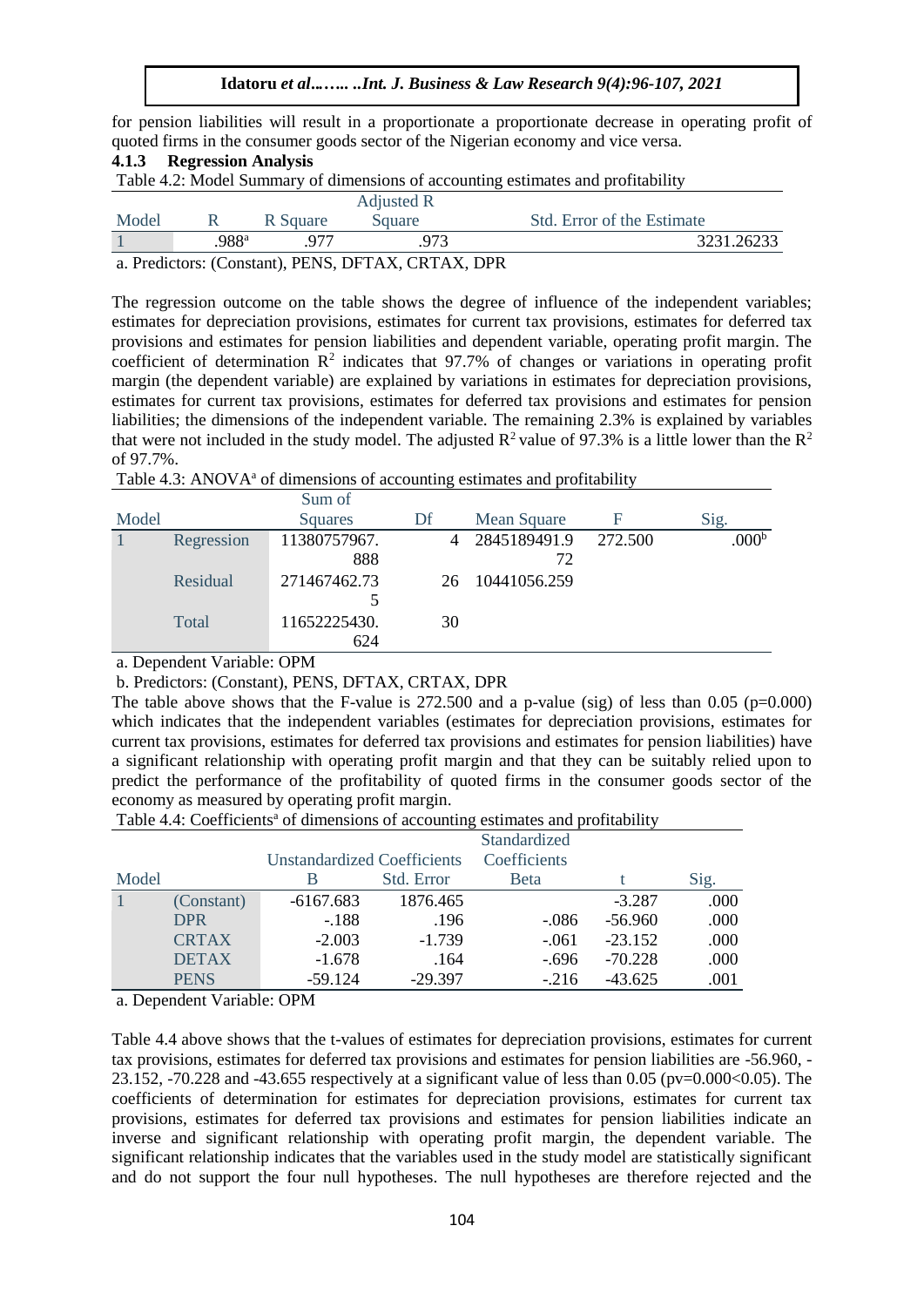alternate accepted indicating that the operating profit margin of quoted firms Nigeria's consumer goods sector as a measure of profitability is significantly affected by all four dimensions of the predictor variable.

## **DISCUSSION OF FINDINGS**

This study sets out to investigate the relationship between accounting estimates and profitability of quoted firms in the consumer goods sector of the Nigerian economy and to bring to the fore the implications of the relationship. Accounting estimates, the independent variable is measured by estimates for depreciation provisions, estimates for current tax provisions, estimates for deferred tax provisions and estimates for pension liabilities whereas operating profit margin was used as proxy of profitability of quoted firms in Nigeria's consumer goods sector. The results of the analyses indicate that a strong, negative and significant relationship exists between estimates for depreciation provisions, estimates for current tax provisions, estimates for deferred tax provisions and estimates for pension liabilities and operating profit margin. The implication of the significant relationship is that a rise in estimates for depreciation provisions, estimates for current tax provisions, estimates for deferred tax provisions and estimates for pension liabilities will cause a proportionate decrease operating profit margin and hence the profitability of firms quoted in the consumer sector in Nigeria. In the same vein, a decrease in estimates for depreciation provisions, estimates for current tax provisions, estimates for deferred tax provisions and estimates for pension liabilities will result in an increase in the operating profit margin of quoted firms in the consumer goods sector in Nigeria. The findings of this study agree with the findings of Nangih (2021) to the effect that a significantly inverse relationship exists between accounting estimates and profitability of quoted firms in the consumer goods sector of the Nigerian economy.

# **CONCLUSION**

Accounting estimates are important components of financial statements. The quality of an entity's financial reports as well as realities regarding its true financial state is significantly affected management's attitude towards the use or abuse of accounting estimate. Accounting estimates have been found to tools in the hands of management to manipulate performance results, report false profits, conceal financial un-healthiness and the pursuit of benefits based targets. Furthermore, the abuse of accounting estimates results in profitability falsification that could cost government tax revenues, job losses by employees and eventual corporate failures that adversely hurt the interest of all stakeholders. Non-compliance with relevant IFRSs in the determination of the values of financial statement items that lack precise measurement, disclosures failures and out right abuse of management judgments in value determination lie at the root of most corporate failures in Nigeria. It is therefore, important to emphasize that boards and management of corporate entities establish and enforce policies on estimating the values of financial statement items of uncertain valuation, strictly in line with IFRS requirements and sanction personnel that abuse accounting estimates in pursuit of pecuniary interest.

## **RECOMMENDATIONS**

- 1. Management should ensure that adequate and sufficient disclosures of recognition and measurement criteria of accounting estimates, management judgment and approximations in line with the provisions of the applicable IFRSs in order to gain investors' confidence and secure potential investment opportunities that will further increase performance.
- 2. Consumer goods firms should ensure that depreciation estimates determined e in line with the provisions of IAS 16 on Property plant and equipment.
- 3. Deferred tax estimates should be done in line with the provisions of IAS 12 on Income taxes by properly and objectively matching the tax effects of transactions with their accounting impacts in order to produce less distorted performance results.
- 4. Similarly, consumer goods and industrial goods firms should make provisions for current taxes in line with the prescriptions of IAS 12 and relevant national tax laws. Management should provide for current taxes in strict compliance with the recognition and measurement criteria as required by IAS 12. This will not only improve performance positively, it will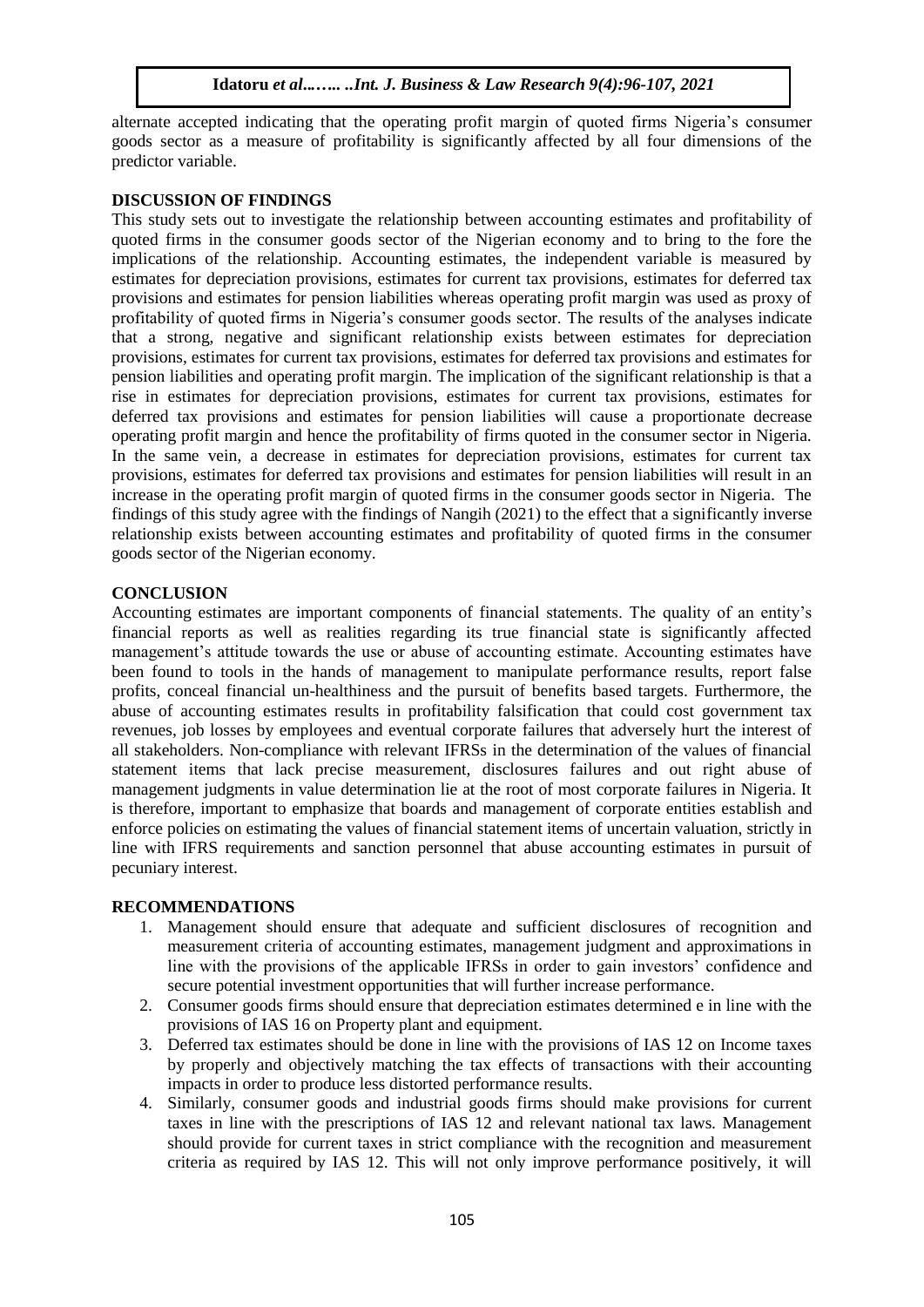enhance the quality of the entity's financial reports, boost investors' confidence in entity and hence attract potential investments which in turn will result in greater performance.

- 5. The requirements of IAS 19 on employee benefits and IAS 20 on retirement benefit plans provide the needed guidance in accounting for and reporting pension liabilities estimates. Firms should estimate and make adequate provisions for pension liabilities on yearly basis in accordance with the provisions of the applicable standards
- 6. Since the abuse of accounting estimates undermines the interest of stakeholders in an entity and results in corporate failures with its attendant economic losses, government should come up with laws that criminalizes abuse of accountings with very stringent punitive measures. This will discourage unethical behaviour among managers with regards to misuse of accounting estimates.

#### **REFERENCES**

- Abubakar, Y. & Olowe, G.J. (2019). Accounts receivable management and financial performance of selected quoted firms in Nigeria. *International Journal of Research and Scientific Innovation (IJRSI),* VI (IV), 141-145*.*
- Ahmed, A.; Mohammed, A.Y. & Adisa A.O (2014). Loan loss provision and earnings management in Nigerian money deposit banks. *Mediterranean Journal of Social Sciences,* 5(17); 49-56
- Akenbor, C.O & Kiabel B.D (2014). Accounting estimates and credibility of financial statement in the hospitality industry in Nigeria; *Mustang Journal of Accounting and Finance,* 9(6) 98-107
- Akwu, O.D., Ofoegbu, G.N & Okafor, R.G. (2017). Fair value measurement, depreciation and profitability of listed manufacturing companies in Nigeria. *International Journal of Scientific Research and Innovative Technology* 4 (9), 153-176
- Ali R, Muhammad F. & Muhammad A. (2011). Leasing industry in Pakistan; a comparison of financial performance of leasing companies. *International Journal of Business and Social Science.* 2(10), 23-  $\overline{41}$
- Anichebe A.S. & Nangih, E. (2021). Accounting estimates and material misstatements in financial reports in Nigeria. *Journal of Accounting and Financial Management*, 7 (3), 51-62
- Asechemie, D.P.S (1996). *Elements of corporate financial accounting and reporting*. Port Harcourt, Nigeria. University of Port Harcourt Press.
- Ayunku, P.E & Eweke G.O. (2019). Accounting estimates and financial reporting quality: evidence from quoted deposit money banks in Nigeria. *Federal University of Otuoke Journal of Management Sciences,* 3 (1) 41-51.
- Bawa, S., Asamoah, G.E & Kissi, E. (2018). Impact of inventory management on firm performance: a case study of listed manufacturing firms in Ghana. *International Journal of Finance and Accounting,* 7(4), 83-96
- Belsoi, V., Gathii, J. & Ragama, P. (2017). Effect of estimation on financial performance of microfinance enterprise in Nakuru Town. *Mara Research Journal of Business and Management,* 2(2), 9-18
- Bhattacharyya, A.K. (2011). *Financial accounting and reporting; a practical guide*. Second Edition. PHI Learning, Private Limited, New Delhi-110001
- Bowen R.M, Rajgopal S., & Venkatachalam, M. (2015). Accounting discretion, corporate governance and firm Performance. *A publication of the University of Washington*.
- Chukwu, G.J & Egbuhuzor C.A (2017). Tangible assets and corporate performance: evidence from manufacturing industry in Nigeria. *Research Journal of Financial Sustainability Reporting,* 2 (1) 271-277
- Chukwu, N.A, Ohaka J & Nwanyanwu, L.A (2017). Intangible assets and market value of quoted money deposit banks in Nigeria. *Uniport Journal of Business, Accounting and Finance Management,* 8 (1) 184-199
- Chukwu, G.J. (2006). *Accounting Standards; an illustrative approach to SASs, IASs and IFRSs*. Ano Publishing Company, Port Harcourt.
- Gamayuni, R.R (2015). The Effect of intangible asset, financial performance and financial Policies on the firm value. *International Journal of Scientific & Technology Research* 4(01), 202-212
- IASB (2015). The conceptual framework for financial reporting. Exposure Draft ED/2015/3. IFRS Foundation
- Indrayani, R. (2018). Analysis use of fixed assets depreciation method on company profits. *The Accounting Journal of BINANIAGA,* 03(01), 59-66
- International Financial Reporting Standards Foundation (2015). IAS 8 Accounting Policies, Changes in Accounting Estimates and Errors in A Briefing for Chief Executives, Audit Committees & Boards of **Directors**
- International Financial Reporting Standards Foundation (2015) IAS 38 Intangible Assets and IAS 16 Property, Plant and Equipment in A Briefing for Chief Executives, Audit Committees & Boards of Directors